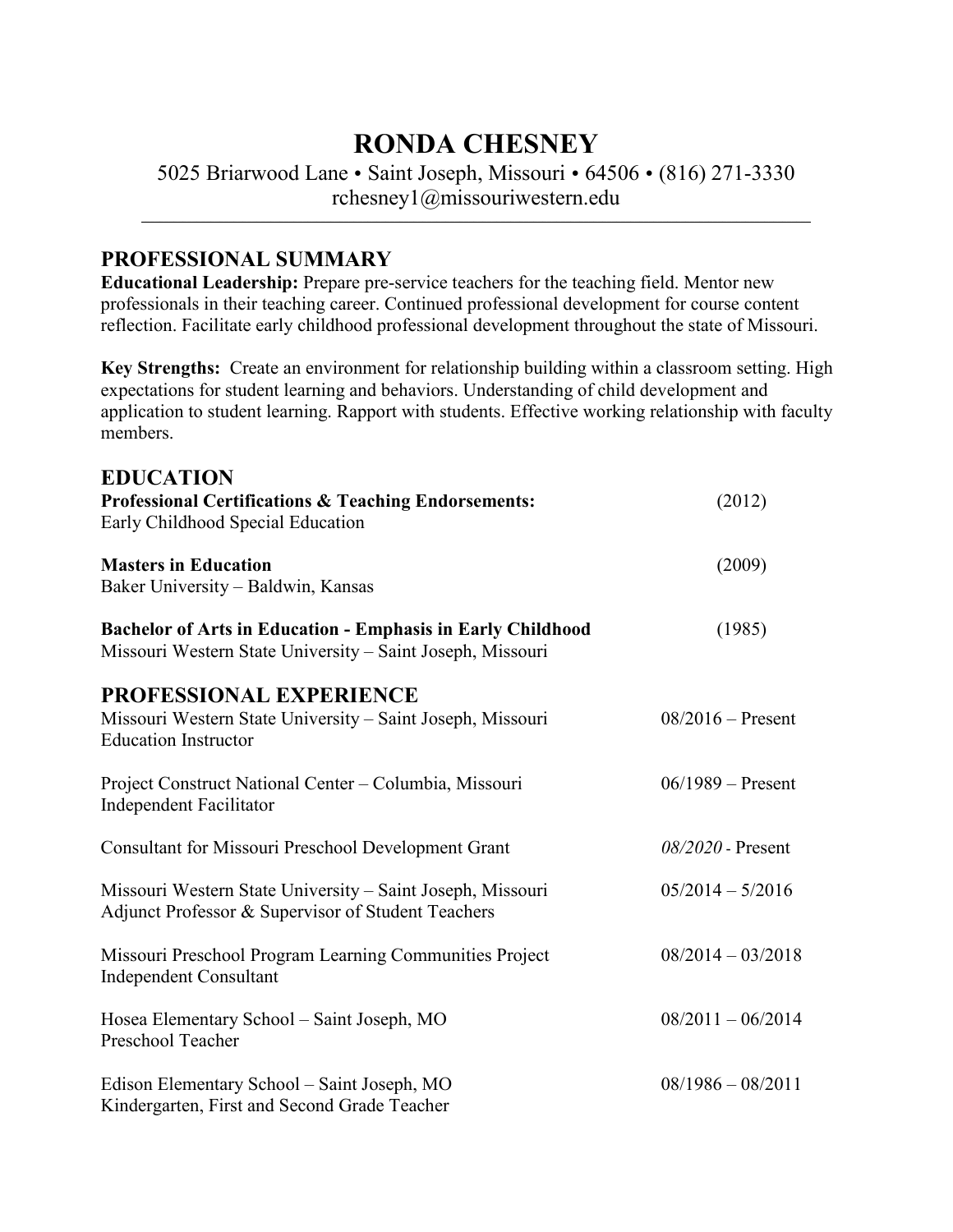Humboldt Elementary School - Saint Joseph, MO 08/1985 – 08/1986 Paraprofessional in Preschool

#### **COURSES TAUGHT**

EDUCATION 300 – Intro to Early Childhood Education EDUCATION 332 – Integrating the Arts in Classrooms – developed and taught EDUCATION 334 – Play Based Instruction – developed and taught EDUCATION 357 – Intro to Early Childhood Special Education EDUCATION 374 – Early Childhood Literacy EDUCATION 391 - Curriculum Methods and Materials in Early Childhood Education EDUCATION 400 - Seminar in Early Childhood Education EDUCATION 403 - Elementary Education and Human Relations EDUCATION 420 - Counseling Techniques / Parents

# **PROFESSIONAL SERVICES**

Board Member United Cerebral Palsy – 2019 – Present Committee Member United Way – Quality and Accreditation for Early Childhood Services – 2015 – Present Director's Symposium Planning Committee – 02/ 2020 – Present Children's Fair Planning Committee - 08/ 2019 – Present Community Action Partnership Committee - Chairperson – 08/ 2018 – 05/ 2019 Professor Search Committee Chairperson - 01/ 2018 – 04/ 2018

## **PROFESSIONAL PRESENTATION**

*Project Construct Refresher*, Workshop presented to the Preschool Teachers Center School District Kansas City, MO, on September 24, 2021.

*Project Construct Refresher*, Workshop presented to the SJSD Preschool Teachers Saint Joseph MO, on September 22, 2021.

*Project Construct Deeper Knowledge Institute*, Workshop presented to the Preschool Teachers Farmington, MO, on August 3, 2021.

*Project Construct Deeper Knowledge Institute*, Workshop presented to the Preschool Teachers Savannah School District. Savannah, MO, on July 19, 2021.

*Project Construct Module 2*, Workshop presented to the Preschool and K teachers Higginsville School District, on July 14, 2021.

*Project Construct Modules 1 and 2*, Workshop presented to the Preschool Teachers Albany School District - Albany, MO, on June 1, 2021.

*Project Construct Deeper Knowledge Institute: Engaging Children in Meaningful Pulling It All Together to Plan for Meaningful and Rigorous Play Experiences*, Workshop presented to the Preschool and K Teachers - Virtual Training, on April 21, 2021.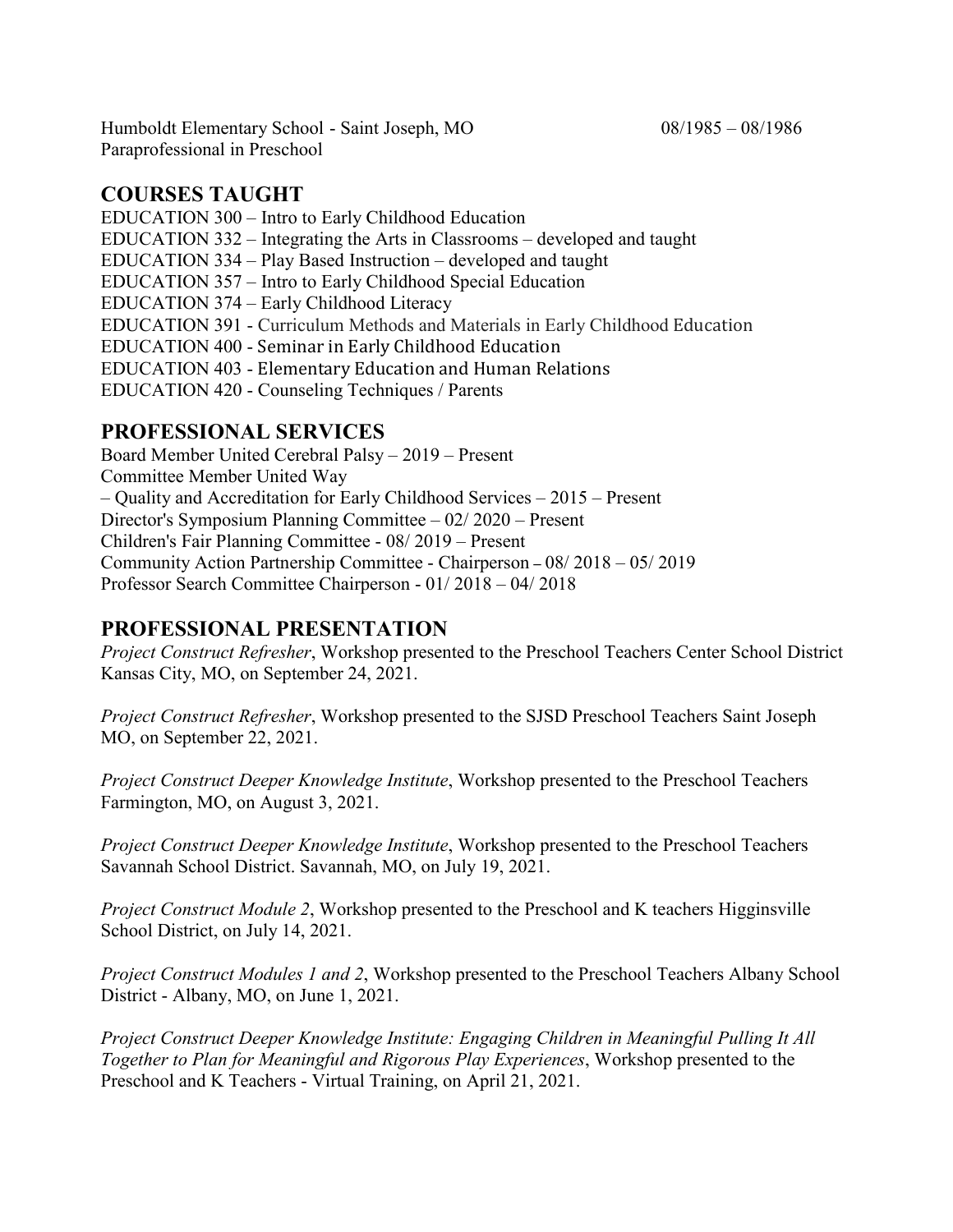*Project Construct Deeper Knowledge Institute: Engaging Children in Meaningful Rigorous Mathematics Work*, Workshop presented to the Preschool and K Teachers - Virtual Training, on April 7, 2021.

*Project Construct Deeper Knowledge Institute: Engaging Children in Meaningful Rigorous Alphabet Work*, Paper presented to the Preschool and K Teachers - Virtual training, on March 24, 2021.

*Project Construct Deeper Knowledge Institute: Engaging Children in Meaningful Conversations*, Workshop presented to the Preschool and K Teachers - Virtual Training, on March 3, 2021.

*Project Construct Deeper Knowledge Institute: Engaging Children in Meaningful Play*, Workshop presented to the Preschool and K Teachers Virtual Training, on February 17, 2021.

*Project Construct Module 2 - Language and Literacy*, Workshop presented to the Preschool Teachers Cathedral School Saint Joseph, MO, on February 12, 2021.

*"Reflecting on Our Work with Young Children - Answering Our Biggest Questions."* Round Table leader at the Conference on the Young Years, Osage Beach Missouri on March 12, 2020.

*"Playing with Assessment."* Presentation to the Conference on the Young Years, Osage Beach Missouri on March 12, 2020.

*Social Emotional Learning Through Play - Educare*, Presentation on December 15, 2020.

*Creating a Community of Learners*, Presentation presented to the South Nodaway School - Barnard MO, on November 6, 2020.

*Project Construct Training - Mod 1*, Presentation presented to the Saint Joseph MO, on October 22, 2020.

*Understanding Developmentally Appropriate Practices - Educare*, Presentation - Saint Joseph MO, on September 15, 2020.

*Motor Development - Big Body Play and Fine Motor Skills - Early Learning Series*, Presentation - Saint Joseph MO, on September 14, 2020.

*Creating a Community of Learners*, Workshop presented to the South Nodaway School District Barnard MO, on August 20, 2020.

*Project Construct Training - Module 1*, Workshop presented to Savannah MO School District - August 12-14, 2020.

*Engaging Families Through Outdoor Play - Educare*, Workshop Saint Joseph MO, April 21, 2020.

*Physical Development in Young Children - Educare*, Presentation Saint Joseph MO, March 17, 2020.